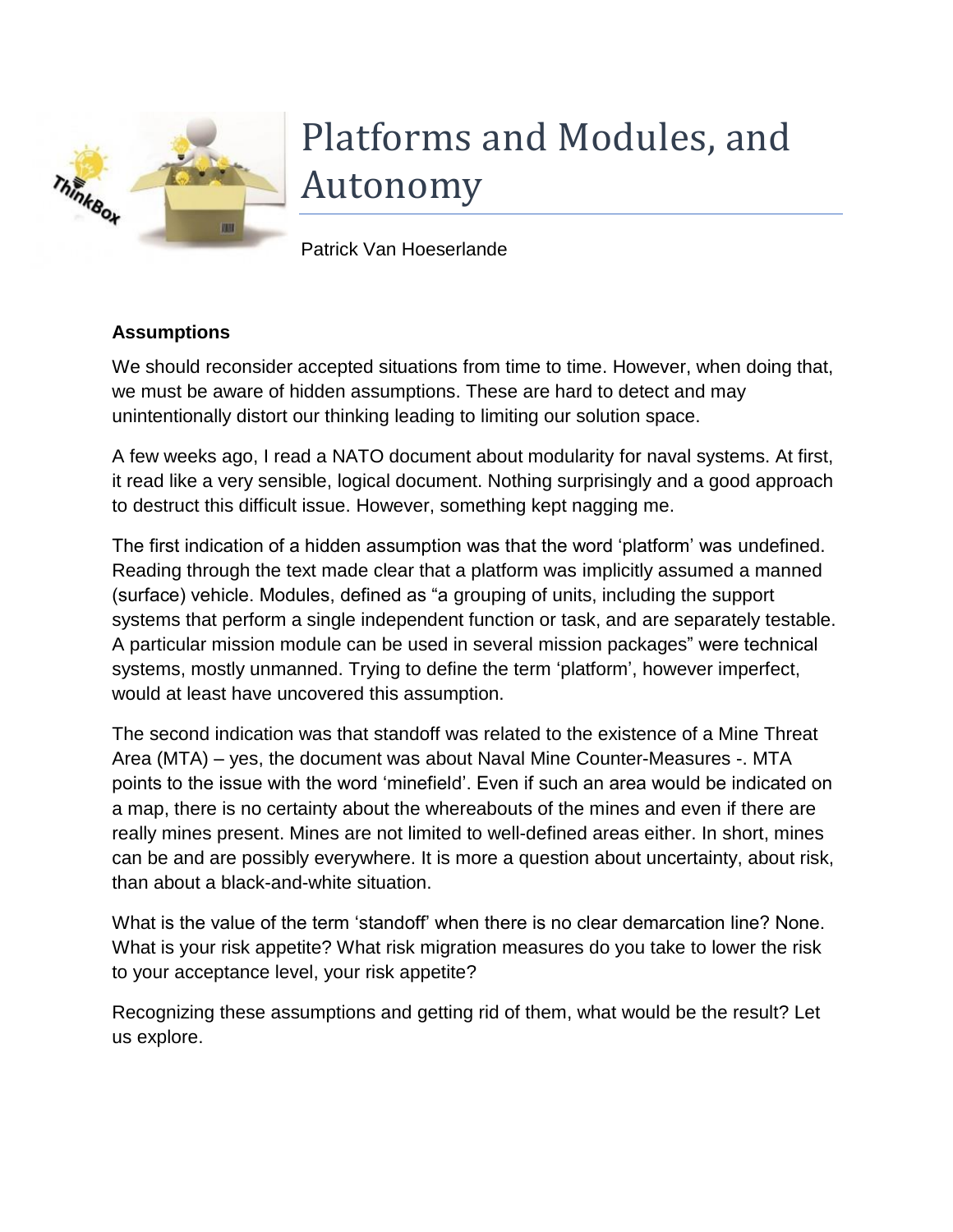## **About platforms and modules**

We can define a platform as a vehicle used for a particular purpose or to carry a specific kind of equipment or module.

In turn, we define a module as any in a series of units used together to perform a task.

Armed with these two definitions we can conclude the following:

- The function of a platform is to carry things.
- A platform can carry one or more (different) modules. Example: a ship carrying a command and a EOD diver module;
- Modules can be fixed or semi-fixed onto the platform, or easily removable;
- A module can in turn be a platform. We could also talk about modules and submodules in reference to a platform. Example: a ship can launch an Unmanned Surface Vehicle that brings an Unmanned Underwater Vehicle (UUV) to its mission area.
- A platform travels on land, in the air, in space, on or under the sea surface, in cyber space... It must use a medium to 'travel'. In most cases, the medium used by the platform and not the module determines to the component responsible for its employment.
- Platforms and modules may not exist as such; they may only exist when the (sub)modules are put together. Example: an UUV may be an assembly of guidance, propulsion, payload (with modules), and energy modules;
- Platforms and modules may be manned or unmanned.

This discussion fueled by the introduction of unmanned systems is not new. Unfortunately, the unmanned entry gives it a skewed consideration. Implicitly, people regard platforms as manned and modules as unmanned. I intentionally did not broaden the discussion by adding words like 'system, system of systems…as these would further muddy the topic.

If you think about it, the word unmanned is biased too. The word gives the impression that the system was originally "manned". Later 'man' was removed from it. This is not entirely true, although that was the case with earlier designs. "Not-manned" gives the wrong impression too. Maybe we should talk about inanimate systems instead. That word has the additional advantage that it is gender neutral.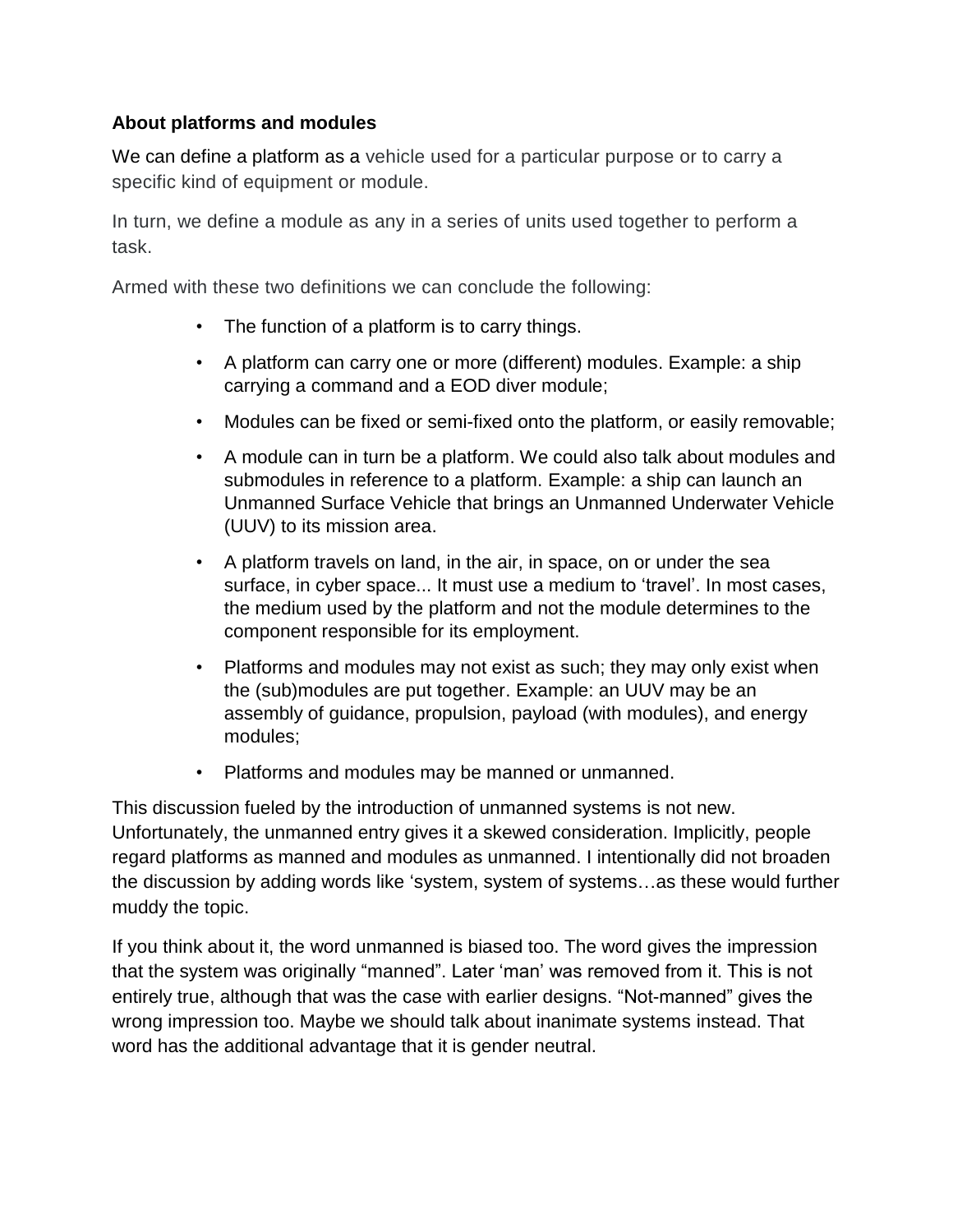#### **Overt – covert**

Another confusing use of words is the use of "overt" and "covert". This black-white approach pushes the requirements for "covert" systems very high and conversations become minefields. Again, it is a matter of managing the gray zone of risks.

What are your intentions? What is your risk appetite that what you are doing will be discovered? How good is the other side at detecting abnormal activities? Although some systems are better suited for covert activities than others are, the discussion is really about intentions and less about systems. An 'overt' system can very well be used for 'covert' activities, and vice versa.

### **Autonomy**

 $\overline{a}$ 

Another old discussion is that about autonomy. Viewed through the lens of employing inanimate systems, we quickly arrive at levels of autonomy and expressions like "man in the loop", rules based decisions, artificial intelligence…

However, autonomy is not new. We train soldiers and teams to certain levels of autonomy. You can fill a shelf with books on (semi)autonomous teams. Even after extensive training, we are never certain what military will learn along the way and how they will act in a specific situation. However, we trust they will do the right thing. If not, they will be able to explain it logically to us. That is what we tell ourselves, but we know better.

Legally, inanimate systems make the question about responsibility a bit harder to answer, but from a Command & Control (C2) point of view, there are nothing new<sup>1</sup>. It is about employing platforms and modules in an effective and efficient way taken into account their capabilities and limitations.

The level of autonomy is not only determined by the C2 capabilities, although that may be the focus of the day. There are a whole set of factors with an impact on autonomy whereby the limit is set by the most restricting one. The table below gives an overview of those factors.

These factors are influencing each other. For example, using more AI to drive up the C2 independence requires more energy and thus reduces the time the system can operate without recharging. 'Crewing' a system could facilitate the C2 but requires live support modules demanding more energy. Designing a system is about finding the right balance between those factors for the task considering the technology available. The use of modules can make this balancing act a dynamic process.

<sup>11</sup> A good read about the legal aspects on autonomous systems is HQ SACT's 'Current Vision and Legal Considerations of Autonomy V3', 15 Sep 19.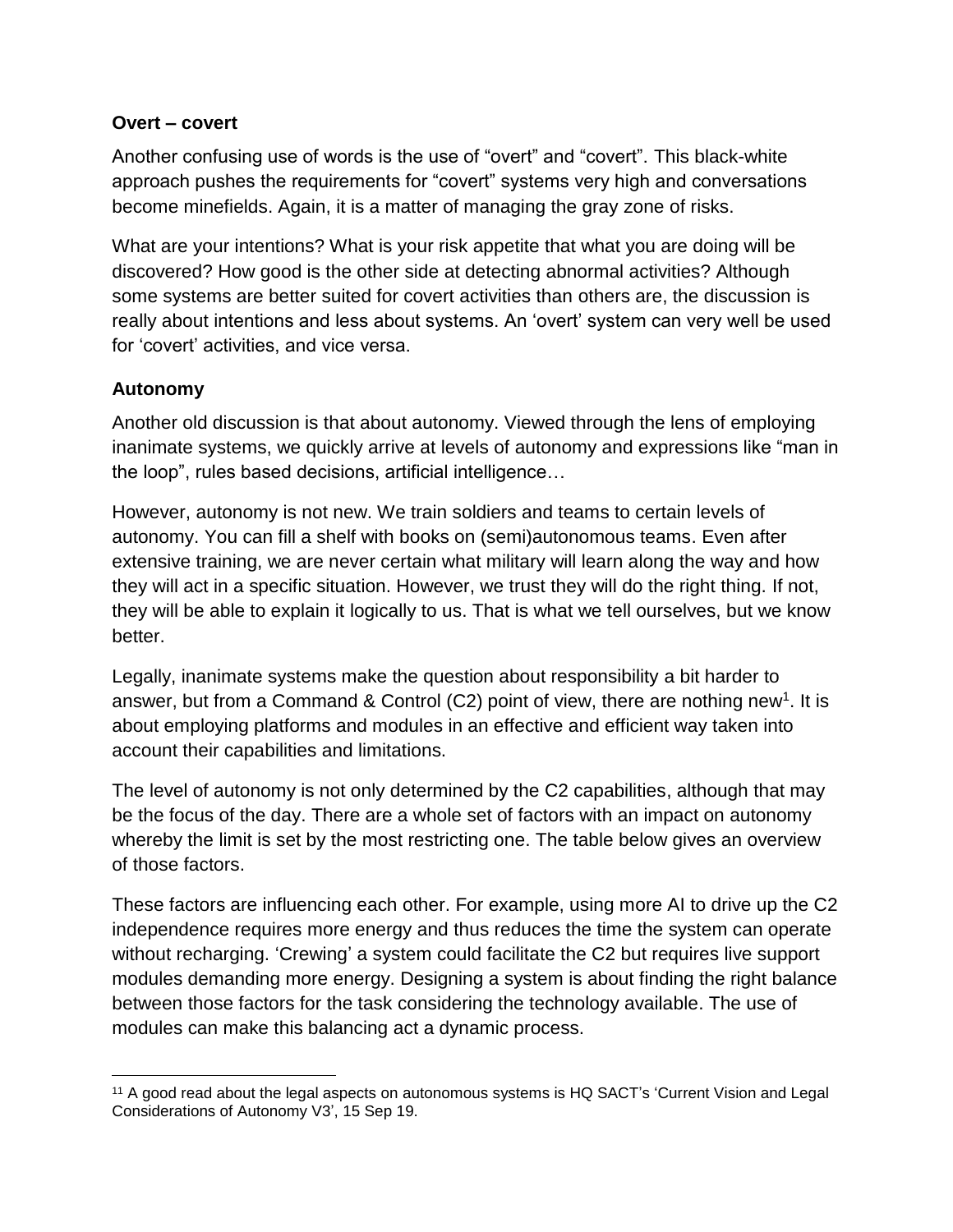There is an extreme form of autonomy whereby a system is launched to be never recovered. Deep space systems are built with this philosophy.